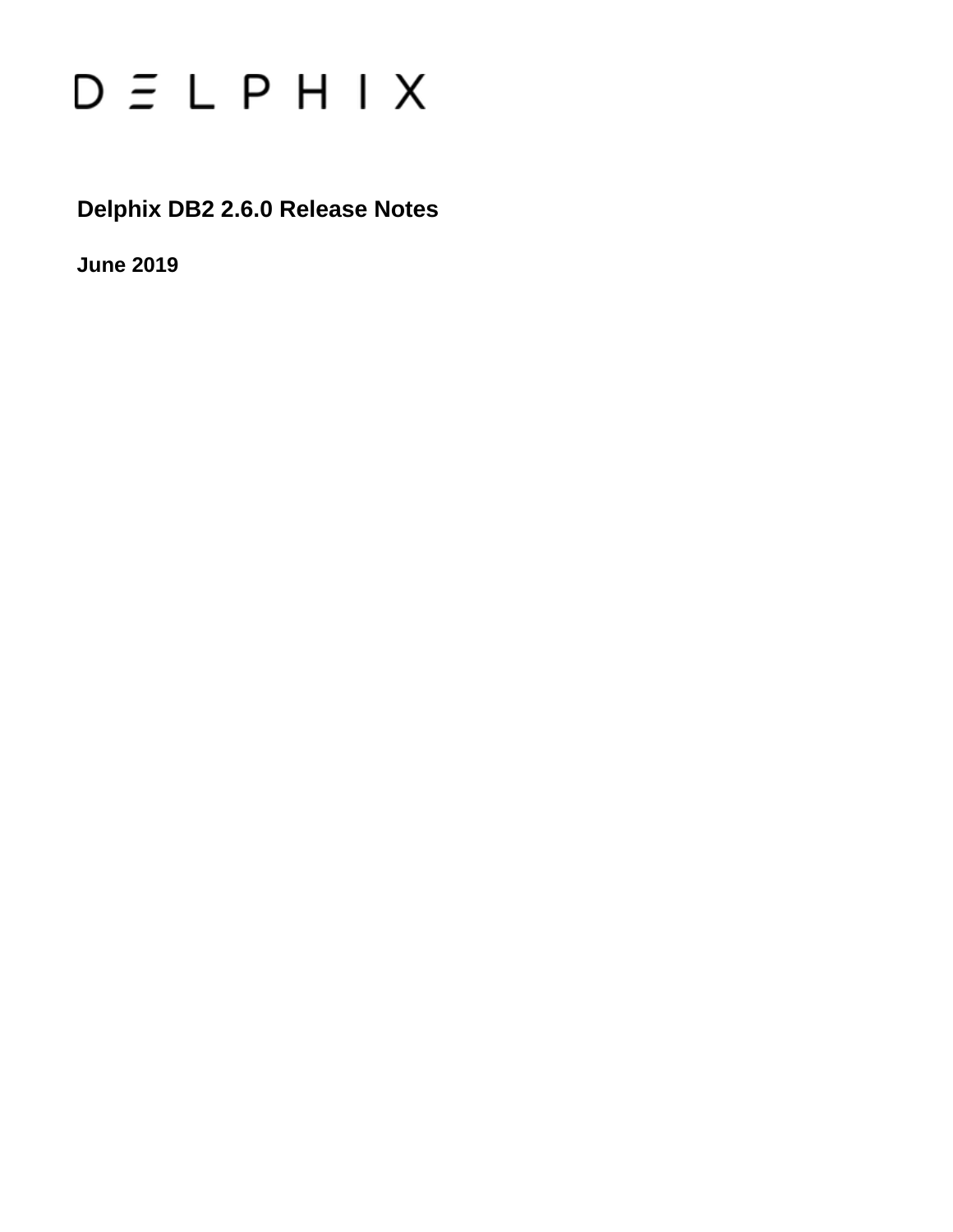Delphix DB2 2.6.0 Release Notes> You can find the most up-to-date technical documentation at: **[docs.delphix.com](http://docs.delphix.com)** The Delphix Web site also provides the latest product updates. If you have comments about this documentation, submit your feedback to: infodev@delphix.com

© 2019 Delphix Corp. All rights reserved.

Delphix and the Delphix logo and design are registered trademarks or trademarks of Delphix Corp. in the United States and/or other jurisdictions.

All other marks and names mentioned herein may be trademarks of their respective companies.

Delphix Corp. 1400 Seaport Blvd, Suite 200 Redwood City, CA 94063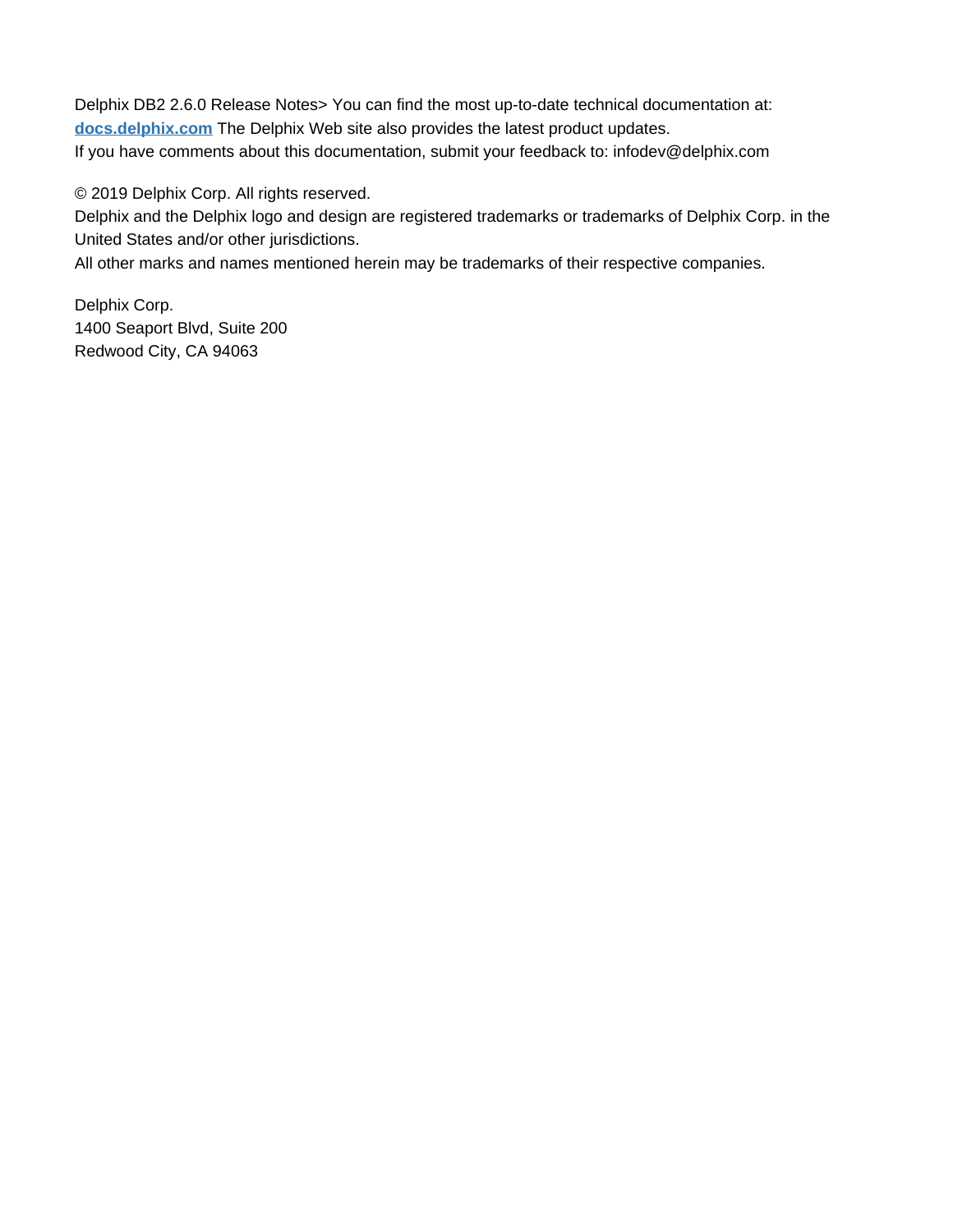## **DB2 2.6.0 Release Notes**

# **New Features**

DB2 Plugin version 2.6.0 introduces major changes that will improve customers experience and expand functionality.

# **Plugin Upgrade Path**

Use the table below to determine the most efficient upgrade path from your current version to the latest version of the DB2 Plugin.

| <b>Your Version</b> | Recommended upgrade path to DB2 2.6.0         |
|---------------------|-----------------------------------------------|
| 2.0.1               | Upgrade to 2.1.0, and follow the paths below. |
| 2.1.0               | Upgrade to 2.2.1, and follow the paths below. |
| 2.2.1               | Upgrade to 2.3.0, and follow the paths below. |
| 2.3.0               | Upgrade to 2.4.0, and follow the paths below. |
| 2.4.0               | Upgrade to 2.5.1, and follow the paths below. |
| 2.4.1               |                                               |
| 2.4.2               |                                               |
| 2.5.1               | Upgrade directly to the latest version        |

## Migration and Compatibility

### **Supported DBMS Versions**

- DB2 Enterprise Server Edition 10.5
- DB2 Advanced Enterprise Server Edition 10.5
- DB2 Enterprise Server Edition 11.1
- DB2 Advanced Enterprise Server Edition 11.1
- DB2 Developer Edition 11.1 (on RHEL 6.7)

### **Supported Operating Systems**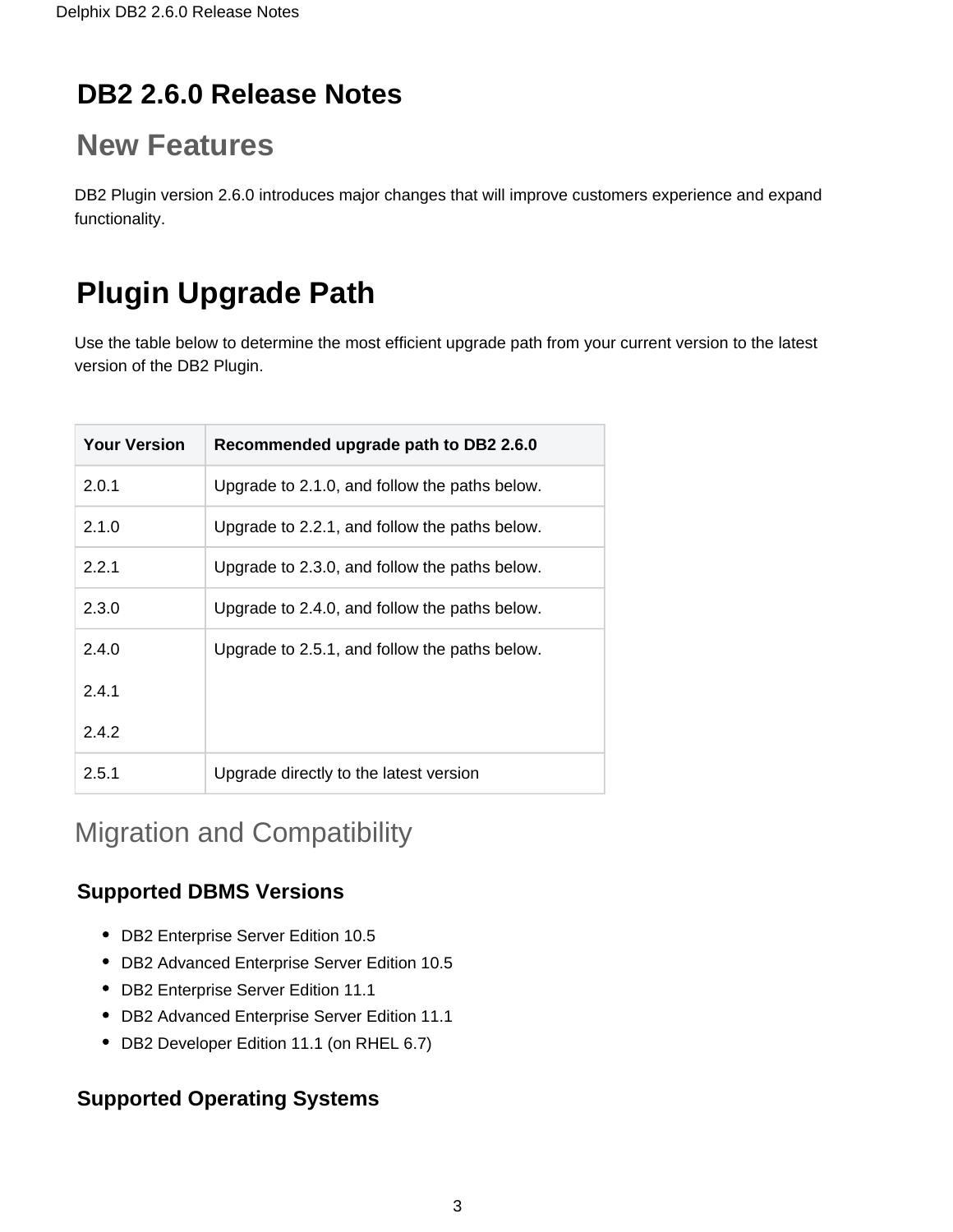- **[Red Hat Enterprise Linux \(RHEL\)](#page-3-0)** 
	- **[ESE and AESE Support](#page-3-1)**
- **[Supported DB2 Fixpack with Delphix Engine](#page-4-0)**
	- **[DB2 11.1 Fix Packs](#page-4-1)** 
		- **[DB2 11. Fix Packs Non-HADR Linking](#page-4-2)**
		- **[DB2 11. Fix Packs HADR Linking](#page-4-3)**
		- **[DB2 11. Fix Packs Provisioning](#page-4-4)**
	- **[DB2 10.5 Fix Packs](#page-5-0)**
		- **[DB2 10.5 Fix Packs NON HADR linking](#page-5-1)**
		- **[DB2 10.5 Fix Packs HADR Linking](#page-5-2)**
		- **[DB2 10.5 Fick Packs HADR-NON HADR Provision](#page-6-0)**
- **[Advanced Interactive eXecutive \(AIX\)](#page-6-1)**
- **[Plugin/Delphix Engine Compatibility](#page-7-0)**
- Δ
- 1. ESE: Enterprise Server Edition
- 2. AESE: Advanced Enterprise Server Edition
- 3. As of Delphix Engine 5.1.6 For the supported DB2 versions, Delphix supports the correspondin g DB2 Developer edition where the vendor, IBM, supports it
- 4. 64-bit OS support only

### <span id="page-3-0"></span>**Red Hat Enterprise Linux (RHEL)**

#### <span id="page-3-1"></span>**ESE and AESE Support**

| <b>Supported DBMS Version</b> | <b>ESE 10.5</b> | <b>AESE 10.5</b> | <b>ESE 11.1</b> | <b>AESE 11.1</b>     |
|-------------------------------|-----------------|------------------|-----------------|----------------------|
| <b>Supported OS Version</b>   |                 |                  |                 |                      |
| RHEL 6.0                      | Not Supported   | Not Supported    | Not Supported   | Not Supported        |
| RHEL <sub>6.1</sub>           | Not Supported   | Not Supported    | Not Supported   | Not Supported        |
| RHEL 6.2                      | Not Supported   | Not Supported    | Not Supported   | <b>Not Supported</b> |
| RHEL 6.3                      | Not Supported   | Not Supported    | Not Supported   | Not Supported        |
| RHEL 6.4                      | Supported       | Supported        | Not Supported   | Not Supported        |
| RHEL 6.5                      | Supported       | Supported        | Not Supported   | Not Supported        |
| RHEL 6.6                      | Supported       | Supported        | Not Supported   | Not Supported        |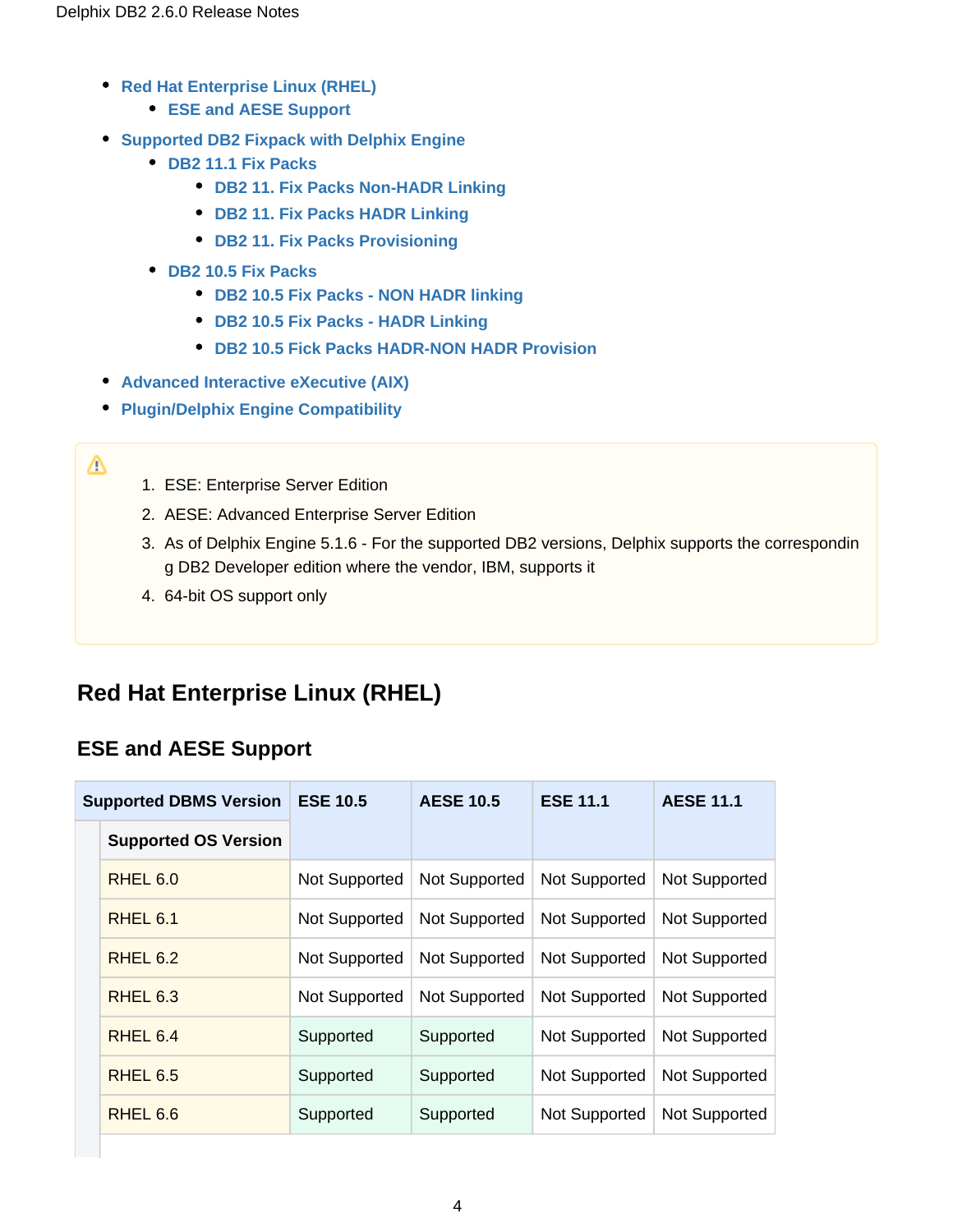| RHEL 6.7            | Supported | Supported | Supported | Supported |
|---------------------|-----------|-----------|-----------|-----------|
| RHEL 6.8            | Supported | Supported | Supported | Supported |
| RHEL <sub>6.9</sub> | Supported | Supported | Supported | Supported |
| RHEL 7.0            | Supported | Supported | Supported | Supported |
| <b>RHEL 7.1</b>     | Supported | Supported | Supported | Supported |
| RHEL 7.2            | Supported | Supported | Supported | Supported |
| RHEL 7.3            | Supported | Supported | Supported | Supported |
| RHEL 74             | Supported | Supported | Supported | Supported |
| <b>RHEL 7.5</b>     | Supported | Supported | Supported | Supported |
| RHEL 7.6            | Supported | Supported | Supported | Supported |

## <span id="page-4-0"></span>**Supported DB2 Fixpack with Delphix Engine**

### <span id="page-4-1"></span>**DB2 11.1 Fix Packs**

## <span id="page-4-2"></span>**DB2 11. Fix Packs Non-HADR Linking**

| <b>Source</b> | <b>Staging</b>         |                       |          |  |  |  |  |
|---------------|------------------------|-----------------------|----------|--|--|--|--|
|               | 11.1.1.1               | 11.1.2.2              | 11.1.3.3 |  |  |  |  |
| 11.1.1.1      | Supported              | Supported   Supported |          |  |  |  |  |
|               | 11.1.2.2 Not Supported | Supported   Supported |          |  |  |  |  |
|               | 11.1.3.3 Not Supported | Supported   Supported |          |  |  |  |  |

#### <span id="page-4-3"></span>**DB2 11. Fix Packs HADR Linking**

| <b>Source</b> | <b>Staging</b> |                       |          |  |  |  |  |
|---------------|----------------|-----------------------|----------|--|--|--|--|
|               | 11.1.1.1       | 11.1.2.2              | 11.1.3.3 |  |  |  |  |
| 11.1.1.1      | Supported      | Supported   Supported |          |  |  |  |  |
| 11.1.2.2      | Not Supported  | Supported   Supported |          |  |  |  |  |
| 11.1.3.3      | Not Supported  | Supported   Supported |          |  |  |  |  |

#### <span id="page-4-4"></span>**DB2 11. Fix Packs Provisioning**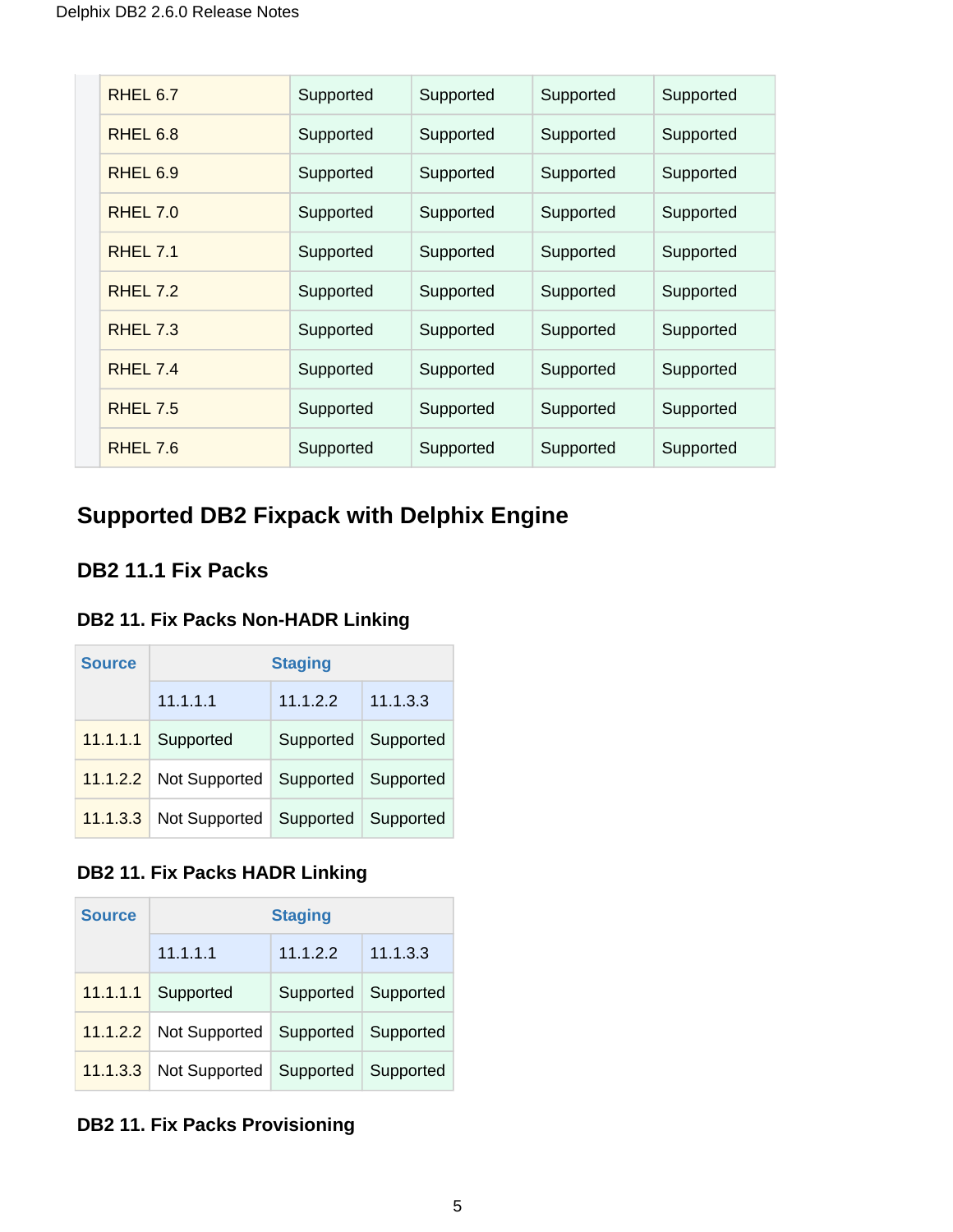| <b>Staging</b> | <b>Target</b>                              |                       |          |  |  |  |  |
|----------------|--------------------------------------------|-----------------------|----------|--|--|--|--|
|                | 11.1.1.1                                   | 11.1.2.2              | 11.1.3.3 |  |  |  |  |
|                | $11.1.1.1$ Supported                       | Supported   Supported |          |  |  |  |  |
|                | 11.1.2.2 Not Supported                     | Supported   Supported |          |  |  |  |  |
|                | 11.1.3.3 Not Supported Supported Supported |                       |          |  |  |  |  |

#### <span id="page-5-0"></span>**DB2 10.5 Fix Packs**

## <span id="page-5-1"></span>**DB2 10.5 Fix Packs - NON HADR linking**

| <b>Source</b> | <b>Staging</b>                                                                                     |          |          |          |          |          |          |          |                                                                                                    |
|---------------|----------------------------------------------------------------------------------------------------|----------|----------|----------|----------|----------|----------|----------|----------------------------------------------------------------------------------------------------|
|               | 10.5.0.1                                                                                           | 10.5.0.2 | 10.5.0.3 | 10.5.0.4 | 10.5.0.5 | 10.5.0.6 | 10.5.0.7 | 10.5.0.8 | 10.5.0.9                                                                                           |
|               | 10.5.0.1 Supported Supported Supported Supported Supported Supported Supported Supported Supported |          |          |          |          |          |          |          |                                                                                                    |
|               |                                                                                                    |          |          |          |          |          |          |          | 10.5.0.2 Supported Supported Supported Supported Supported Supported Supported Supported Supported |
|               | 10.5.0.3 Supported Supported Supported Supported Supported Supported Supported Supported Supported |          |          |          |          |          |          |          |                                                                                                    |
|               | 10.5.0.4 Supported Supported Supported Supported Supported Supported Supported Supported Supported |          |          |          |          |          |          |          |                                                                                                    |
|               | 10.5.0.5 Supported Supported Supported Supported Supported Supported Supported Supported Supported |          |          |          |          |          |          |          |                                                                                                    |
|               | 10.5.0.6 Supported Supported Supported Supported Supported Supported Supported Supported Supported |          |          |          |          |          |          |          |                                                                                                    |
|               | 10.5.0.7 Supported Supported Supported Supported Supported Supported Supported Supported Supported |          |          |          |          |          |          |          |                                                                                                    |
|               | 10.5.0.8 Supported Supported Supported Supported Supported Supported Supported Supported Supported |          |          |          |          |          |          |          |                                                                                                    |
|               | 10.5.0.9 Supported Supported Supported Supported Supported Supported Supported Supported Supported |          |          |          |          |          |          |          |                                                                                                    |

#### <span id="page-5-2"></span>**DB2 10.5 Fix Packs - HADR Linking**

| <b>Source</b>  | <b>Staging</b> |                         |            |                                   |                         |          |          |                                                   |               |
|----------------|----------------|-------------------------|------------|-----------------------------------|-------------------------|----------|----------|---------------------------------------------------|---------------|
|                | 10.5.0.1       | 10.5.0.2                | 10.503     | 10.5.0.4                          | 10.5.0.5                | 10.5.0.6 | 10.5.0.7 | 10.5.0.8                                          | 10.5.0<br>.9  |
| 10.5.0.1       | Supported      | <b>Not</b><br>Supported | <b>Not</b> | <b>Not</b><br>Supported Supported | <b>Not</b><br>Supported |          |          | Supported Supported Supported Suppo               | rted          |
| $10.5.0.2$ Not | Supported      | Supported Not           | Supported  | <b>Not</b><br>Supported           |                         |          |          | Supported Supported Supported Supported           | Suppo<br>rted |
| $10.5.0.3$ Not | Supported      | <b>Not</b><br>Supported | Supported  |                                   |                         |          |          | Supported Supported Supported Supported Supported | Suppo<br>rted |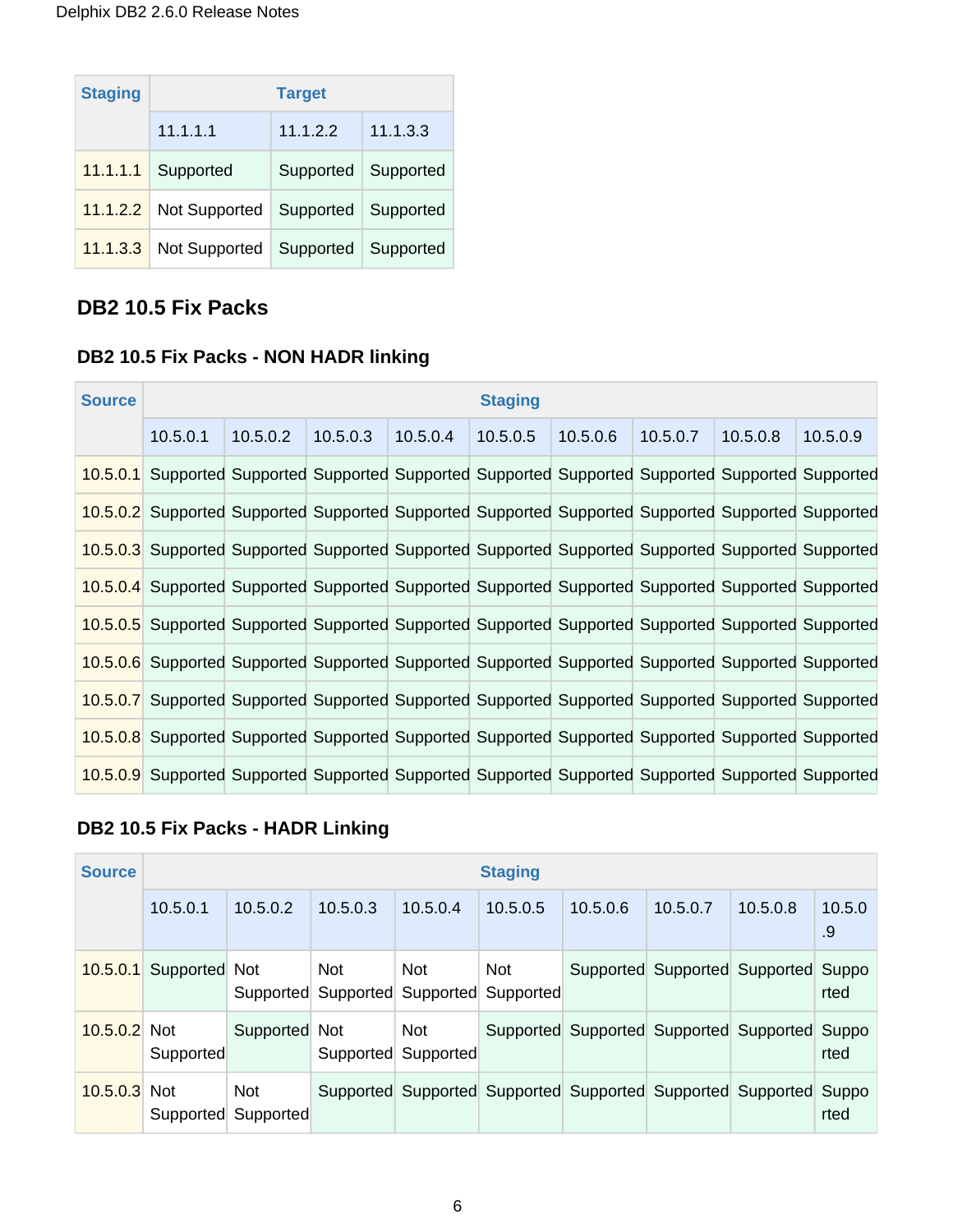| 10.5.0.4 | <b>Not</b>              | <b>Not</b><br>Supported Supported | <b>Not</b><br>Supported | Supported               | Not<br>Supported        |                                                       | Supported Supported Supported |                         | Suppo<br>rted |
|----------|-------------------------|-----------------------------------|-------------------------|-------------------------|-------------------------|-------------------------------------------------------|-------------------------------|-------------------------|---------------|
| 10.5.0.5 | <b>Not</b>              | <b>Not</b><br>Supported Supported | <b>Not</b><br>Supported | <b>Not</b><br>Supported | Supported Not           | Supported                                             | Supported                     | Supported               | Suppo<br>rted |
| 10.5.0.6 | <b>Not</b><br>Supported | <b>Not</b><br>Supported           | <b>Not</b><br>Supported | <b>Not</b><br>Supported | <b>Not</b><br>Supported |                                                       | Supported Supported Supported |                         | Suppo<br>rted |
| 10.5.0.7 | <b>Not</b><br>Supported | <b>Not</b><br>Supported           | <b>Not</b><br>Supported | <b>Not</b><br>Supported | <b>Not</b><br>Supported | Not<br>Supported                                      | Supported                     | Supported               | Suppo<br>rted |
| 10.5.0.8 | <b>Not</b>              | <b>Not</b><br>Supported Supported | <b>Not</b><br>Supported | <b>Not</b><br>Supported | <b>Not</b><br>Supported | <b>Not</b><br>Supported                               | <b>Not</b><br>Supported       | Supported               | Suppo<br>rted |
| 10.5.0.9 | <b>Not</b><br>Supported | <b>Not</b><br>Supported           | <b>Not</b>              | <b>Not</b>              | <b>Not</b>              | <b>Not</b><br>Supported Supported Supported Supported | <b>Not</b><br>Supported       | <b>Not</b><br>Supported | Suppo<br>rted |

#### <span id="page-6-0"></span>**DB2 10.5 Fick Packs HADR-NON HADR Provision**

| <b>Staging</b> | <b>Target</b> |                                                                                           |          |          |          |          |          |          |                                                                                           |
|----------------|---------------|-------------------------------------------------------------------------------------------|----------|----------|----------|----------|----------|----------|-------------------------------------------------------------------------------------------|
|                | 10.5.0.1      | 10.5.0.2                                                                                  | 10.5.0.3 | 10.5.0.4 | 10.5.0.5 | 10.5.0.6 | 10.5.0.7 | 10.5.0.8 | 10.5.0.9                                                                                  |
| 10.5.0.1       |               |                                                                                           |          |          |          |          |          |          | Supported Supported Supported Supported Supported Supported Supported Supported Supported |
| 10.5.0.2       |               | Supported Supported Supported Supported Supported Supported Supported Supported Supported |          |          |          |          |          |          |                                                                                           |
| 10.5.0.3       |               |                                                                                           |          |          |          |          |          |          | Supported Supported Supported Supported Supported Supported Supported Supported Supported |
| 10.5.0.4       |               |                                                                                           |          |          |          |          |          |          | Supported Supported Supported Supported Supported Supported Supported Supported Supported |
| 10.5.0.5       |               |                                                                                           |          |          |          |          |          |          | Supported Supported Supported Supported Supported Supported Supported Supported Supported |
| 10.5.0.6       |               |                                                                                           |          |          |          |          |          |          | Supported Supported Supported Supported Supported Supported Supported Supported Supported |
| 10.5.0.7       |               |                                                                                           |          |          |          |          |          |          | Supported Supported Supported Supported Supported Supported Supported Supported Supported |
| 10.5.0.8       |               |                                                                                           |          |          |          |          |          |          | Supported Supported Supported Supported Supported Supported Supported Supported Supported |
| 10.5.0.9       |               | Supported Supported Supported Supported Supported Supported Supported Supported Supported |          |          |          |          |          |          |                                                                                           |

## <span id="page-6-1"></span>**Advanced Interactive eXecutive (AIX)**

|                               |                             | <b>ESE 10.5</b> | <b>AESE 10.5</b>     | <b>ESE 11.1</b> | <b>AESE 11.1</b> |
|-------------------------------|-----------------------------|-----------------|----------------------|-----------------|------------------|
| <b>Supported DBMS Version</b> |                             |                 |                      |                 |                  |
|                               | <b>Supported OS Version</b> |                 |                      |                 |                  |
|                               | <b>AIX 6.1</b>              | Not Supported   | <b>Not Supported</b> | N/A             | N/A              |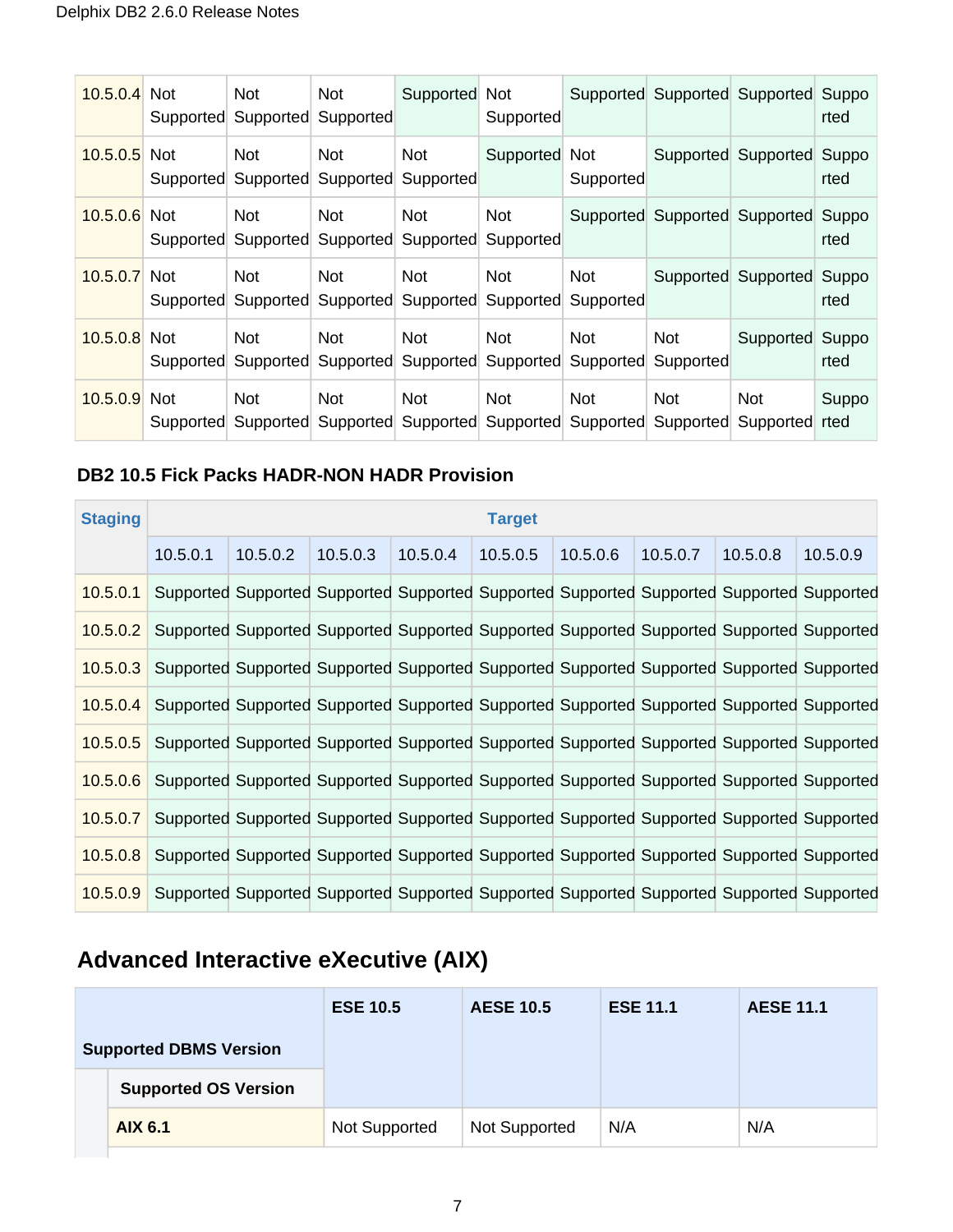| <b>AIX 7.1</b> | Supported | Supported | Supported | Supported |
|----------------|-----------|-----------|-----------|-----------|
| <b>AIX 7.2</b> | Supported | Supported | Supported | Supported |

## <span id="page-7-0"></span>**Plugin/Delphix Engine Compatibility**

Plugins should be installed on compatible Delphix Engines per the table below:

| <b>Delphix</b><br><b>Engine</b> | <b>DB2 2.</b><br>0.1 | DB2 2.<br>1.0 | <b>DB2 2.</b><br>2.1 | <b>DB2 2.</b><br>3.0 | DB2 2.<br>4.0 | <b>DB2 2.</b><br>4.1 | DB2 2.<br>4.2 | <b>DB2 2.</b><br>5.1 | DB2 2.<br>6.0 |
|---------------------------------|----------------------|---------------|----------------------|----------------------|---------------|----------------------|---------------|----------------------|---------------|
| 5.1.x                           | No                   | No            | No                   | No                   | No            | No                   | No            | No                   | No            |
| 5.2.2.x                         | <b>Yes</b>           | No            | No                   | No                   | No            | No                   | No            | No                   | <b>No</b>     |
| 5.2.3.x                         | No                   | Yes           | Yes                  | Yes                  | No            | No                   | No            | No                   | <b>No</b>     |
| 5.2.4.x                         | No                   | Yes           | Yes                  | Yes                  | No            | No                   | No            | No                   | <b>No</b>     |
| 5.2.5.x                         | No                   | Yes           | Yes                  | <b>Yes</b>           | No            | No                   | No            | No                   | No            |
| 5.2.6.x                         | No                   | Yes           | Yes                  | <b>Yes</b>           | No            | No                   | No            | No                   | No            |
| 5.3.0.x                         | No                   | Yes           | <b>Yes</b>           | <b>Yes</b>           | Yes           | Yes                  | Yes           | <b>Yes</b>           | Yes           |
| 5.3.1.x                         | No                   | Yes           | Yes                  | <b>Yes</b>           | Yes           | Yes                  | Yes           | Yes                  | Yes           |
| 5.3.2.x                         | No                   | Yes           | Yes                  | <b>Yes</b>           | Yes           | Yes                  | Yes           | Yes                  | Yes           |
| 5.3.3.x                         | No                   | Yes           | <b>Yes</b>           | <b>Yes</b>           | Yes           | Yes                  | Yes           | <b>Yes</b>           | Yes           |
| 5.3.4.x                         | No                   | Yes           | Yes                  | Yes                  | Yes           | Yes                  | Yes           | <b>Yes</b>           | Yes           |

### **Unsupported DB2 Features**

- DB2 9.7 and below
- DB2 Database Partitioning Feature (DPF)
- DB2 pureScale
- Ingestion to DMS Raw Devices
- $\bullet$  V<sub>2</sub>P

# **Fixed Issues**

DB2 version 2.6.0 contains the following bug fixes:

```
Key Summary Notes
```